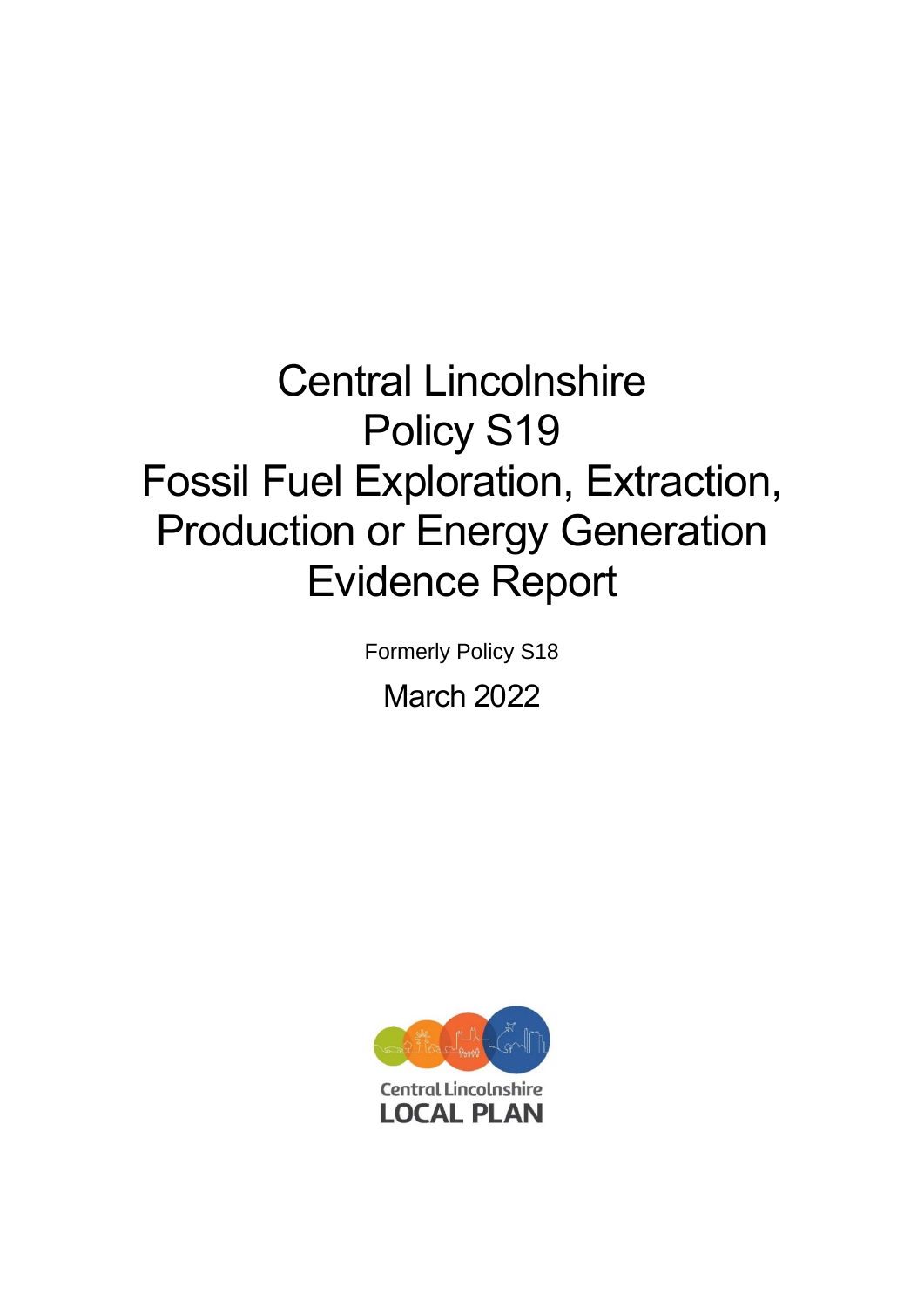# **Contents**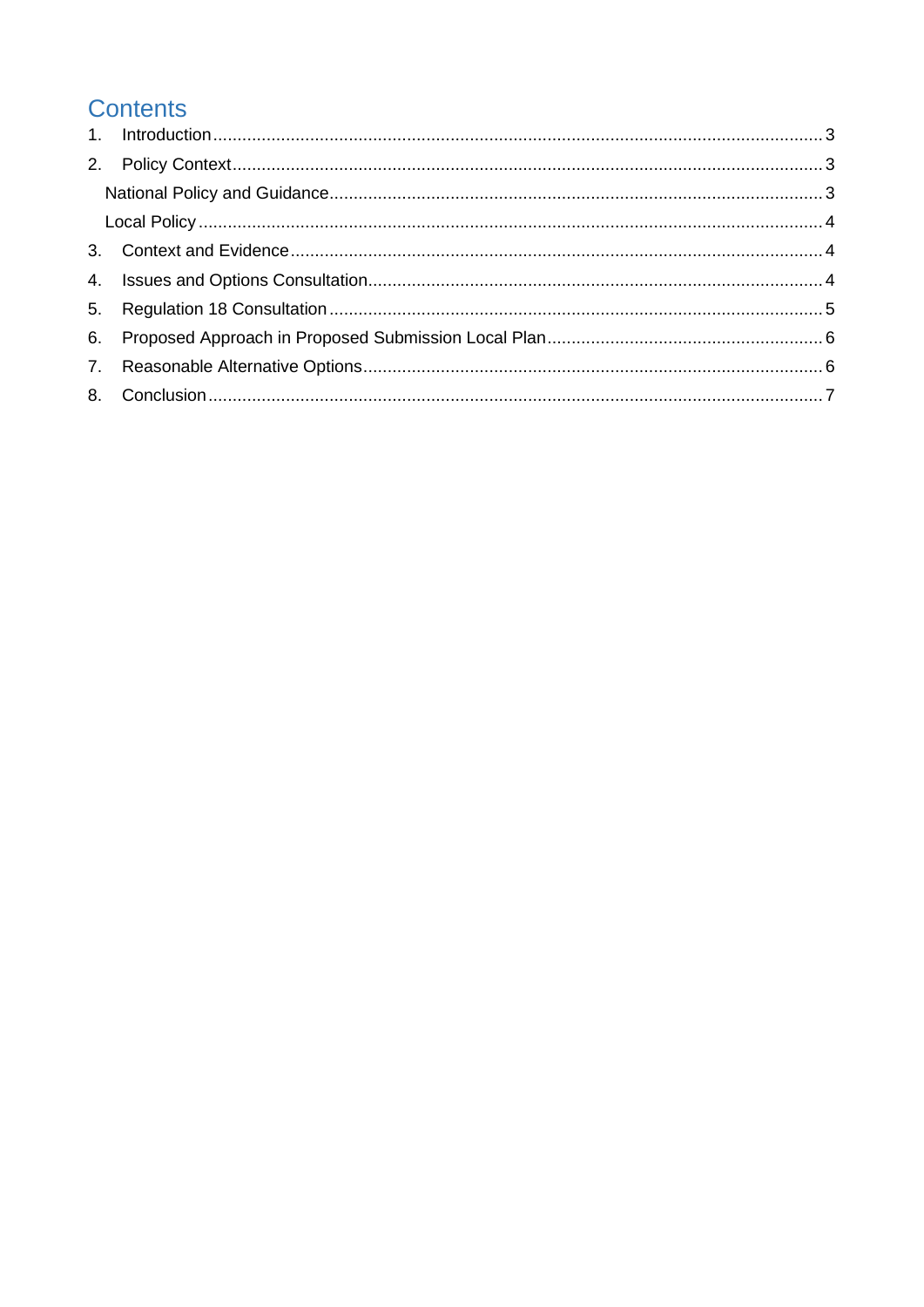#### <span id="page-2-0"></span>1. Introduction

- 1.1. The Central Lincolnshire Local Plan is being updated since the first Local Plan for Central Lincolnshire, an area covering the districts of City of Lincoln, North Kesteven and West Lindsey, was adopted in April 2017.
- 1.2. This Evidence Report (which is one of a collection) provides background information and justification for Policy S19, which relates to fossil fuel exploration, extraction, production or energy generation.

## <span id="page-2-1"></span>2. Policy Context

#### National Policy and Guidance

- <span id="page-2-2"></span>2.1. Since the Central Lincolnshire Plan was adopted, the National Planning Policy Framework (NPPF) was updated in July 2018, with subsequent additional changes being published in February 2019 and again in July 2021.
- 2.2. Chapter 2 of the NPPF sets out national policy for achieving sustainable development, and separates it out into three objectives – economic, social and environmental. Within the environmental objective, "*mitigating and adapting to climate change, including moving to a low carbon economy*" forms a key part of achieving sustainable development – a key goal of the planning system.
- 2.3. Paragraph 20 of the NPPF sets out the strategic matters that should be addressed through strategic policies, including "*planning measures to address climate change mitigation and adaptation*."
- 2.4. Chapter 14 of the NPPF provides national planning policy relating to climate change. It provides some clarity for the expectations of how Local Plans should address the challenges of climate change in paragraph 152 where it says:

"*The planning system should support the transition to a low carbon future in a changing climate, taking full account of flood risk and coastal change. It should help to: shape places in ways that contribute to radical reductions in greenhouse gas emissions, minimise vulnerability and improve resilience; encourage the reuse of existing resources, including the conversion of existing buildings; and support renewable and low carbon energy and associated infrastructure.*"

2.5. Paragraph 155 of the NPPF goes onto state that to increase the use and supply of renewable energy, plans should:

> "*a) provide a positive strategy for energy from these sources, that maximises the potential for suitable development, while ensuring that adverse impacts are addressed satisfactorily (including cumulative landscape and visual impacts); b) consider identifying suitable areas for renewable and low carbon energy sources, and supporting infrastructure, where this would help secure their development; and c) identify opportunities for development to draw its energy supply from decentralised, renewable or low carbon energy supply systems and for co-locating potential heat customers and suppliers.*"

2.6. This all makes it clear that there is a duty for Local Plans to proactively plan to deliver a renewable and low carbon energy future.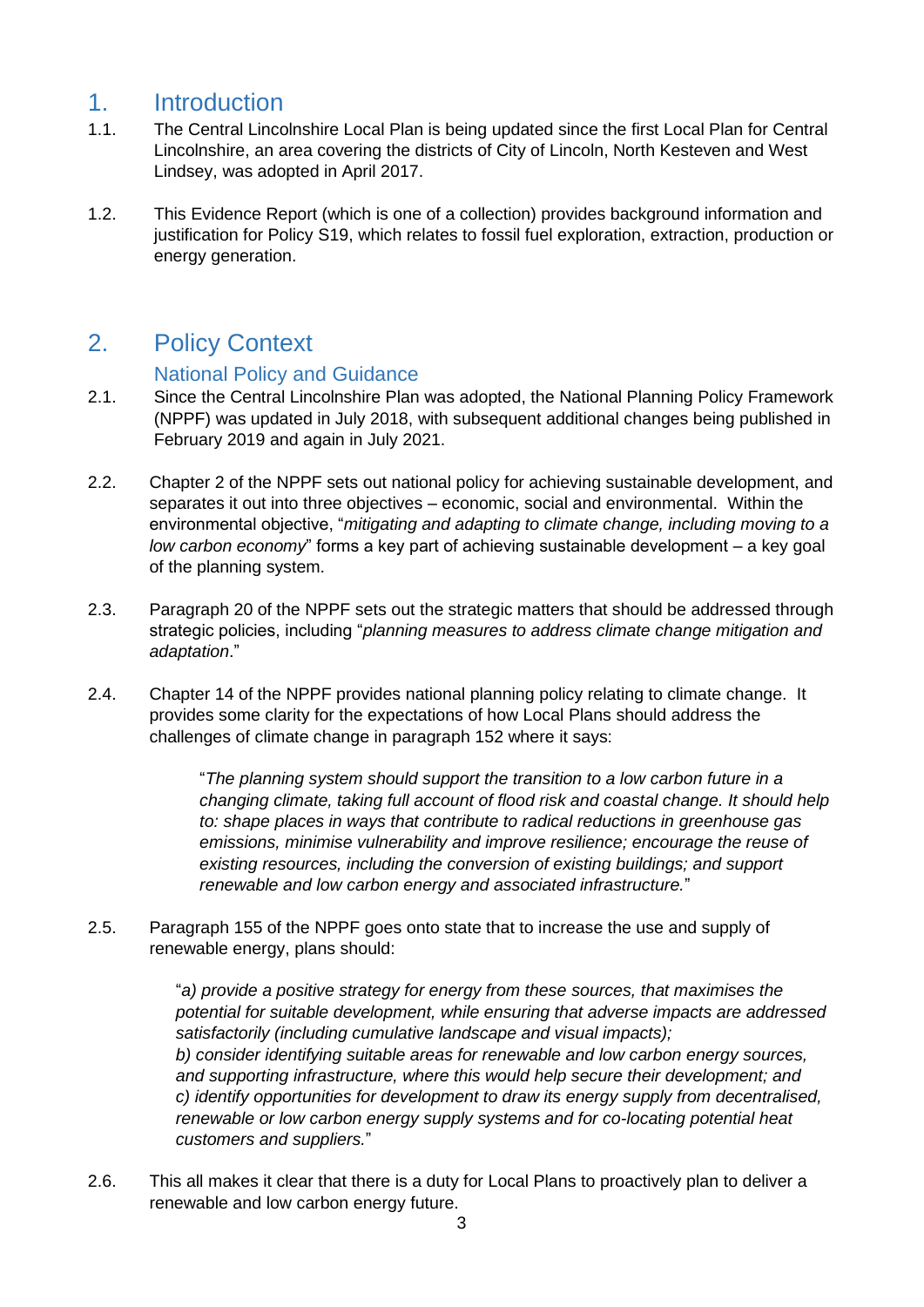- 2.7. The Planning Practice Guidance (PPG) was first introduced in 2014 and offers 'live' government guidance. The PPG provides guidance to help in the implementation of policy in the NPPF.
- 2.8. The PPG includes a section of guidance titled *[Renewable and low carbon energy](https://www.gov.uk/guidance/renewable-and-low-carbon-energy)*. In this section it provides guidance for how Local Planning Authorities should plan for renewable and low carbon energy including setting out its importance:

"*Increasing the amount of energy from renewable and low carbon technologies will help to make sure the UK has a secure energy supply, reduce greenhouse gas emissions to slow down climate change and stimulate investment in new jobs and businesses. Planning has an important role in the delivery of new renewable and low carbon energy infrastructure in locations where the local environmental impact is acceptable.*" 1

#### Local Policy

<span id="page-3-0"></span>2.9. The current Local Plan does not include any policy specifically relating to fossil fuel exploration, extraction, production or energy generation.

#### <span id="page-3-1"></span>3. Context and Evidence

- 3.1. Consultants were appointed in July 2020 to investigate the scale of Central Lincolnshire's contribution to greenhouse gas emissions and climate change, and the opportunities that exist to tackle these problems locally, including through the Local Plan.
- 3.2. This work set out the overarching context for Central Lincolnshire, identifying what would need to be done in order to achieve a carbon neutral Central Lincolnshire by 2050 (and 2041 to align to the science-based approach) to accord with the Paris Agreement. This research painted a very challenging picture to achieve these goals.
- 3.3. The Central Lincolnshire Local Plan is striving to deliver a carbon neutral Central Lincolnshire: policy S19 is essential as part of the areas commitment to a net zero-carbon society and economy.

#### <span id="page-3-2"></span>4. Issues and Options Consultation

4.1. The Issues and Options Consultation in 2019 did not include any specific question around fossil fuel exploration, extraction, production or energy generation, however questions were asked in relation to our Climate Change objective and other climate change matters, and responses to these questions included a desire to ban all fossil fuel exploration and extraction from Lincolnshire and a complete ban on use of fossil fuels.

<sup>1</sup> PPG Reference ID: 5-001-20140306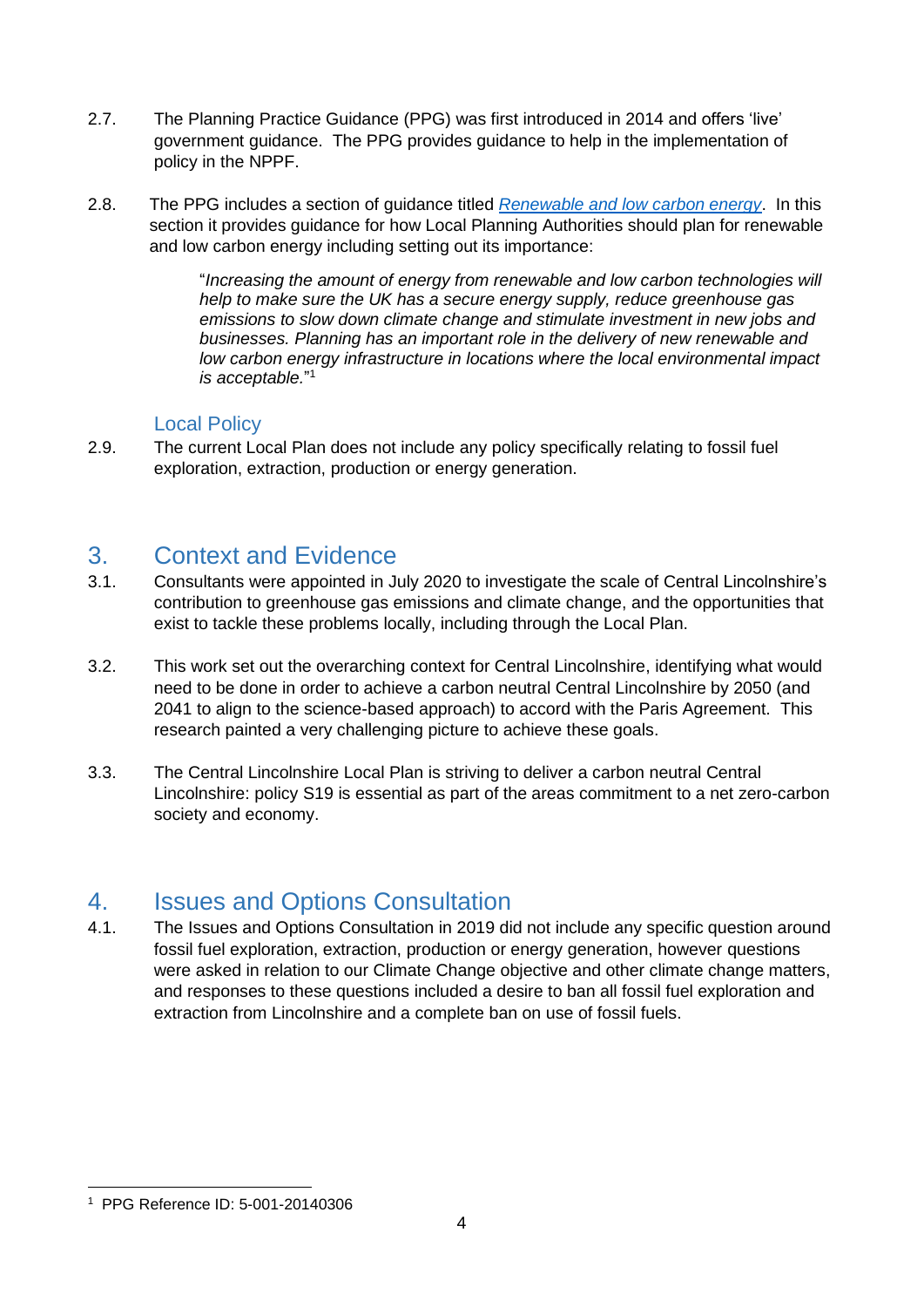## <span id="page-4-0"></span>5. Regulation 18 Consultation

- 5.1. A Consultation Draft of the Local Plan was published for consultation between 30 June and 24 August 2021. During this eight week consultation comments were received on the plan, the policies within the plan, and supporting information and evidence.
- 5.2. There were a number of comments received in relation to this policy. Various comments broadly supported the policy, though there was some objection to inclusion of policy, on the grounds that responsibility lies with Lincolnshire County Council. There was also concern that the policy is not in conformity with the NPPF (chapter 17 and paragraphs 210 and 215 quoted).
- 5.3. In response to the comments regarding conformity with the NPPF, policy S19 only relates to fossil fuel-based extraction, not all mineral extraction. The NPPF stipulates that planning policy should 'provide for the extraction of mineral resources of local and national importance': the current Lincolnshire Minerals and Waste Local Plan (2016) does this.
- 5.4. Furthermore, paragraph 217 of the NPPF restricts coal extraction:

*'Planning permission should not be granted for the extraction of coal unless: a) the proposal is environmentally acceptable, or can be made so by planning conditions or obligations; or b) if it is not environmentally acceptable, then it provides national, local or community benefits which clearly outweigh its likely impacts (taking all relevant matters into account, including any residual environmental impacts).'*

- 5.5. Turning to the matter of minerals and waste planning being the responsibility of Lincolnshire County Council. The current Lincolnshire Minerals and Waste Local Plan, adopted in 2016, includes a policy which supports the "exploration, appraisal and/or production of conventional and unconventional hydrocarbons" (Policy M9). However, the Central Lincolnshire Joint Strategic Planning Committee has taken the view that both the legislative and policy context has evolved considerably since then. Indeed, the remaining carbon budget, at both a local and a global level, cannot be met if fossil fuels continue to be extracted and consumed. Whilst undoubtedly there will be period of time where we transition away from fossil fuels, it is imperative that the economy needs to move to low carbon energy, and Policy M9 is not, in the view of the Committee, compatible with this transition. Extraction and burning of fossil fuels is not commensurate with delivering a net zero carbon Central Lincolnshire.
- 5.6. Lincolnshire County Council is the Minerals Authority for Lincolnshire and as such they are responsible for making decisions on applications for mineral exploration and working, and for allocating land for such uses, as well as maintaining planning policies for minerals exploration and extraction. Whilst the Joint Committee recognises that this Local Plan cannot introduce a minerals policy relating to developments that fall under the jurisdiction of the County Council, given that resisting fossil fuel extraction is vital in delivering the climate change aims of this Local Plan, the Joint Committee is confirming its position against any form of fossil fuel exploration, extraction, production or energy generation in its area.
- 5.7. Notwithstanding the County Council's responsibilities as the likely decision makers on such proposals, *should* one of the three district based Local Planning Authorities be the decision maker on a proposal which relates to fossil fuel exploration, extraction, production or energy generation, then Policy S19 confirms such proposals will be refused.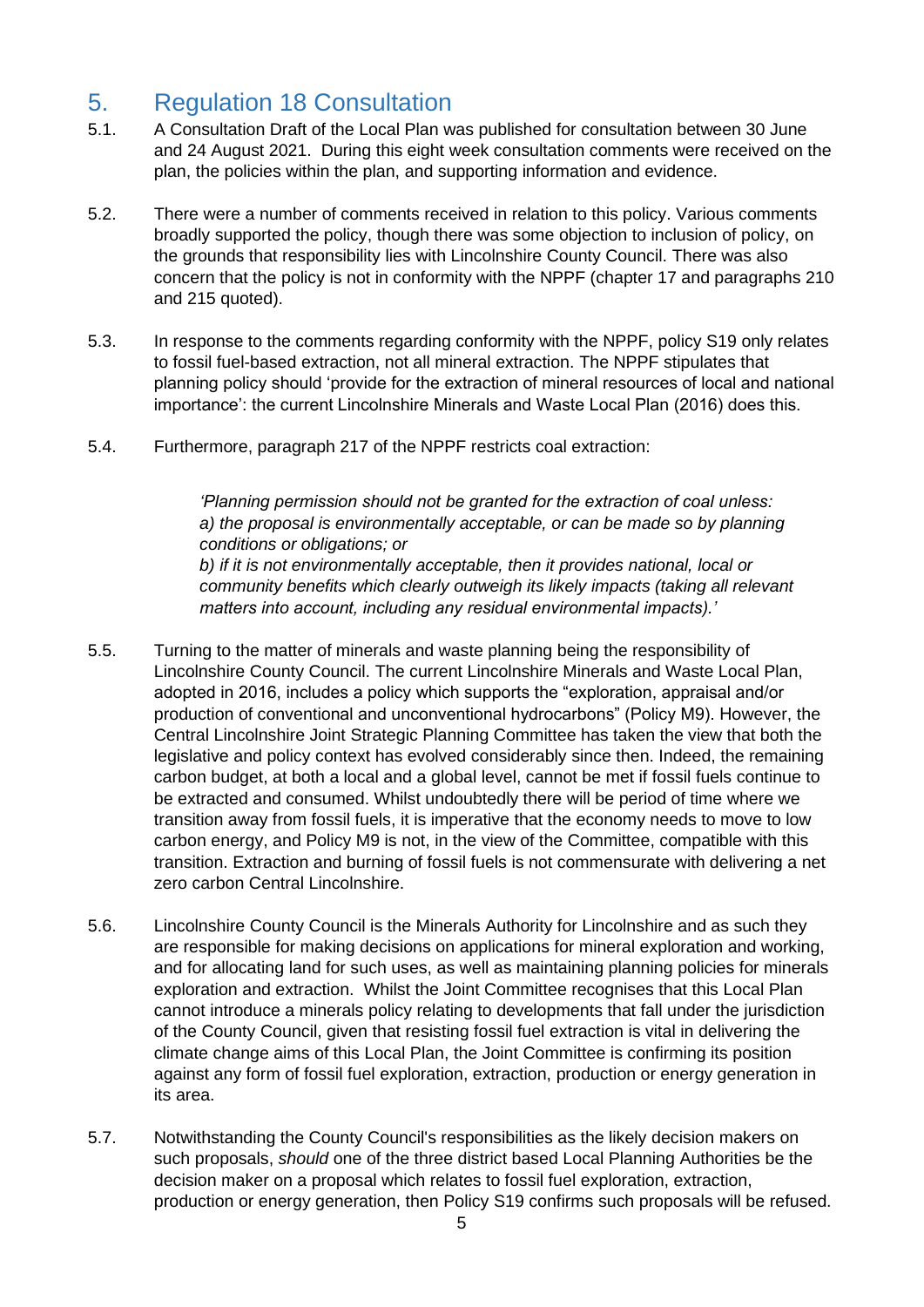Ordinarily, however, the County Council is likely to be the decision maker. In such instances, Policy S19 cannot apply. However, the Joint Committee expresses its inprinciple opposition to such proposals, and respectfully asks the County Council, as decision maker, and the District Councils as consultees, to take account of the Joint Committee's in-principle opposition when each party either makes a decision or comments on a proposal, respectively.

# <span id="page-5-0"></span>6. Proposed Approach in Proposed Submission Local Plan

- 6.1. The policy presented in the earlier Draft Local Plan provided that, in a situation where a proposal for fossil fuel-based exploration, extraction, production or energy generation is received for the determination by any of the four Central Lincolnshire authorities, the proposal will be refused, in line with the commitment to a new zero-carbon society and economy.
- 6.2. The policy wording in the Proposed Submission Local Plan has been amended, to now provide that in the case of any proposal for fossil fuel-based exploration, extraction, production or energy generation for determination by City of Lincoln, North Kesteven District Council or West Lindsey District Council the application will be refused: i.e. this presumption against such development does not apply to proposals determined by Lincolnshire County Council. This amendment has been made in light of the concerns raised in relation to the County Council's role as minerals planning authority.
- 6.3. The policy recognises that such applications are unlikely to be dealt with by a Local Planning Authority, rather they are likely to be determined by the County Council or national government, however the policy is included for such event.

### <span id="page-5-1"></span>7. Reasonable Alternative Options

- 7.1. Two alternative policy approaches were considered: the option of not having a local level policy, and instead relying on national level policy and guidance (Option 2). And the option as presented in the earlier Draft Local Plan, to include the County Council in the presumption against fossil fuel exploration, extraction, production or energy generation and to establish a presumption of opposition to proposals determined by another body (Option 1).
- 7.2. Option 2 was previously discounted in favour of policy option 1 (the preferred policy approach taken forward in the Draft Local Plan) because option 1 offered greater certainty and likelihood of more positive sustainability outcomes. (At the time of the production of the earlier Draft Local Plan, option 3, as taken forward in the Proposed Submission Local Plan was not identified as an option, and therefore not appraised).
- 7.3. Policy option 3 has been added following the Regulation 18 consultation and appraised as part of the sustainability appraisal process.
- 7.4. Sustainability appraisal concluded that the effects of option 3 in relation to the SA Objectives are also uncertain, as such applications are unlikely to be dealt with by one of the 3 local planning authorities, however there is potential for positive effects in instances where the local planning authority is the decision maker.